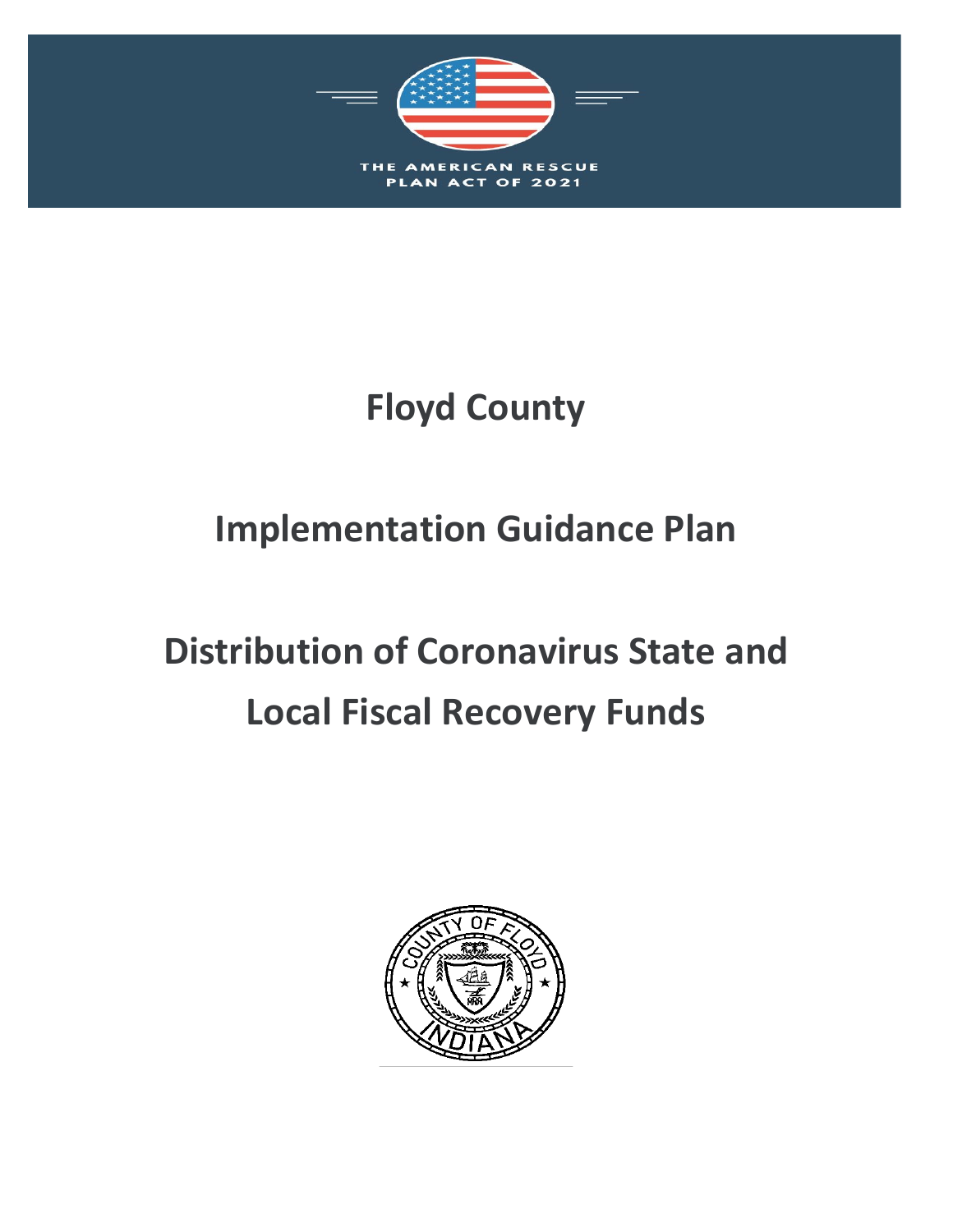

# Introduction

On March 11, 2021, President Biden signed into law the American Rescue Plan. One of the components of the plan was the provision of \$350 billion in funding for state, local, territorial, and Tribal governments. The funds were releases to assist these units of government in responding to the acute pandemic needs, fill revenue shortfalls, and support communities and populations hit the hardest by the COVID 19 pandemic.

For Floyd County, the County was allocated \$15,251,978 to address the community needs as it recovers from the pandemic, replenish lost revenue for local government operations, support the public health response, make necessary investments in water and sewer infrastructure, address the negative economic impacts, provide premium pay for essential workers, and make the necessary investments in broadband to provide unserved and underserved locations with access to broadband.

In order to ensure the highest and best use of these funds are directed to these recovery priorities and to ensure the transparency and good governance in the distribution of these funds, the Floyd County Board of Commissioners have developed this implementation guidance plan.

As a requirement for the expenditure of the Coronavirus State and Local Fiscal Recovery Funds, this plan outlines the process of expenditure of funds, the approval process for the funds, and set the priorities for the usage of these funds. This Implementation Guidance Plan has been developed with two primary components.

One is to set the spending priorities of the funds so that these funds will be used to address the most immediate needs, provide assistance to those individuals in the community still attempting to recover for the effects of the pandemic, strengthens the community's infrastructure and economy, and reward those frontline personnel for their efforts.

Secondly, this guidance document allows for flexibility to address unknown or new needs as they may raise in an expedited fashion. Expending these funds in an effective and efficient manner is paramount in the development of this document. This document framework has been designed to address the American Rescue Act priorities and provide a nexus between spending and the Act's policy objectives. This Implementation Guidance allows for it to be amendable and address new challenges as they may arise. It also provides a framework as additional federal guidance and requirements are developed for the Act.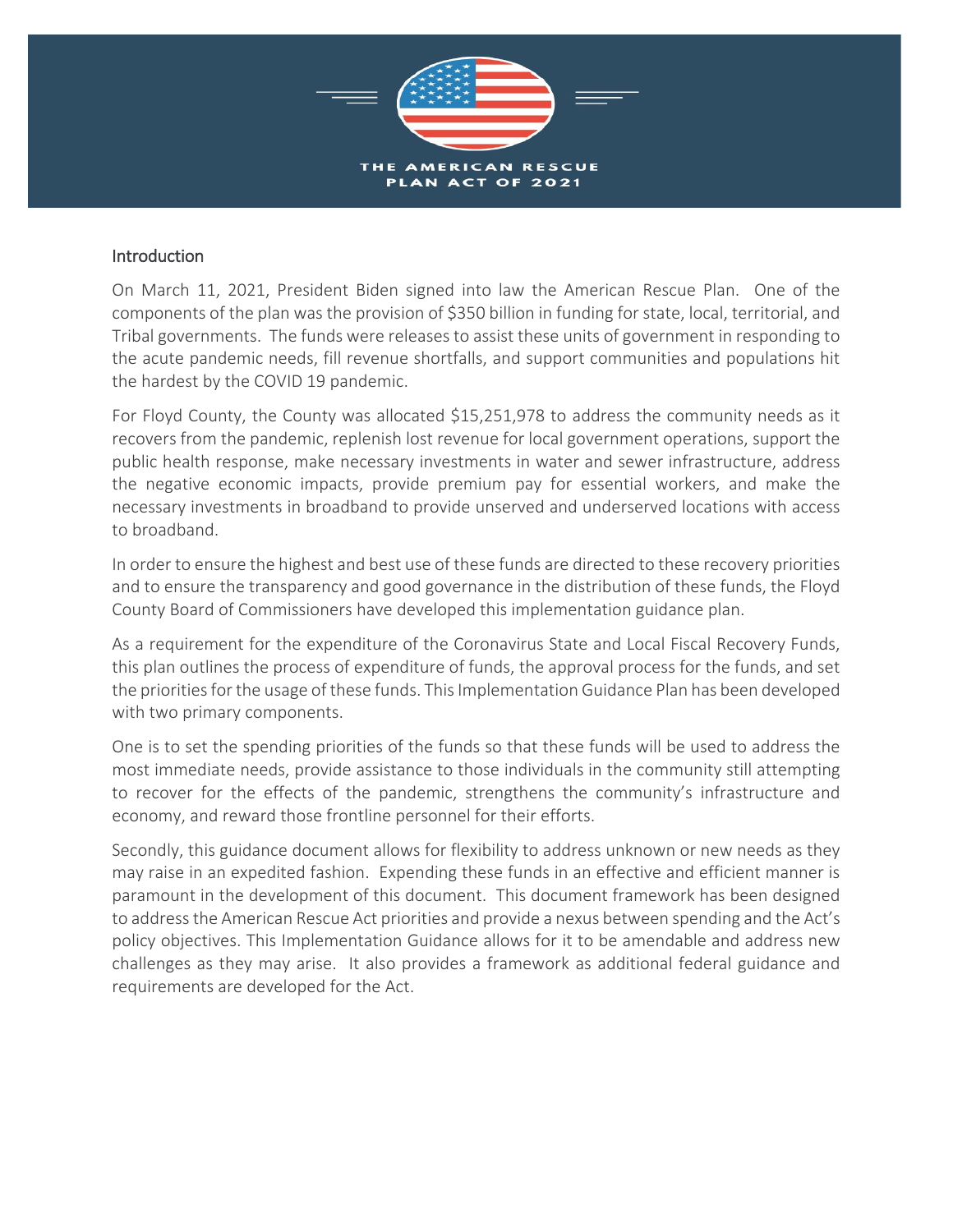

# Process and Procedures

The Floyd County Implementation Guidance Plan has been developed to ensure transparency, efficient, and maintain funds are expended in a proper fashion. With the development of this plan, the first component of the plan will be complete. Funds cannot be expended without their reference back to a plan.

On April 6, 2021, the County Commissioners established Floyd County Ordinance FCO 2021-08). This ordinance set the legal motion for the development of American Rescue Plan fund through the County Auditor and the establishment of this document. In May, the County requested funding through the United States Treasury for its first tranche of funding. Those funds were received by the County Treasurer on May 20, 2021

Once the funds have been received, the next step is the development of the spending plan for these funds. A schedule has been developed to provide milestones in the review of each of the Act's priorities, the development of standards for recommendations and appropriations of funds, and the amending process for future spending recommendations. Also, a framework for the expenditure of funds was established to ensure checks and balances from the request of funds, through appropriation and to reporting of expenditures.

Below is the process for the approval of spending recommendations.

- 1. Submission of Request for Funding to the County Commissioners
- 2. Review by the County Auditor to determine in funding is available
- 3. Review by the County Attorney to determine if request meets legal eligibility requirements
- 4. Placement of request on County Commissioners agenda for approval to Implementation Guidance Plan
- 5. Once approved, request for creation of line item and appropriation of fund to be submitted to the County Council for approval
- 6. Approval from County Council on requested appropriation
- 7. Submission of claim to be reviewed and approved by County Commissioners
- 8. Tracking of funding for reporting through County Commissioners Office
- 9. Submission of reports to United States Treasury by County Commissioners Office
- 10. Quarterly public reviews and reports on spending to be made to County Commissioners and County Council
- 11. Establishment of web page on County website detailing plan, spending and reporting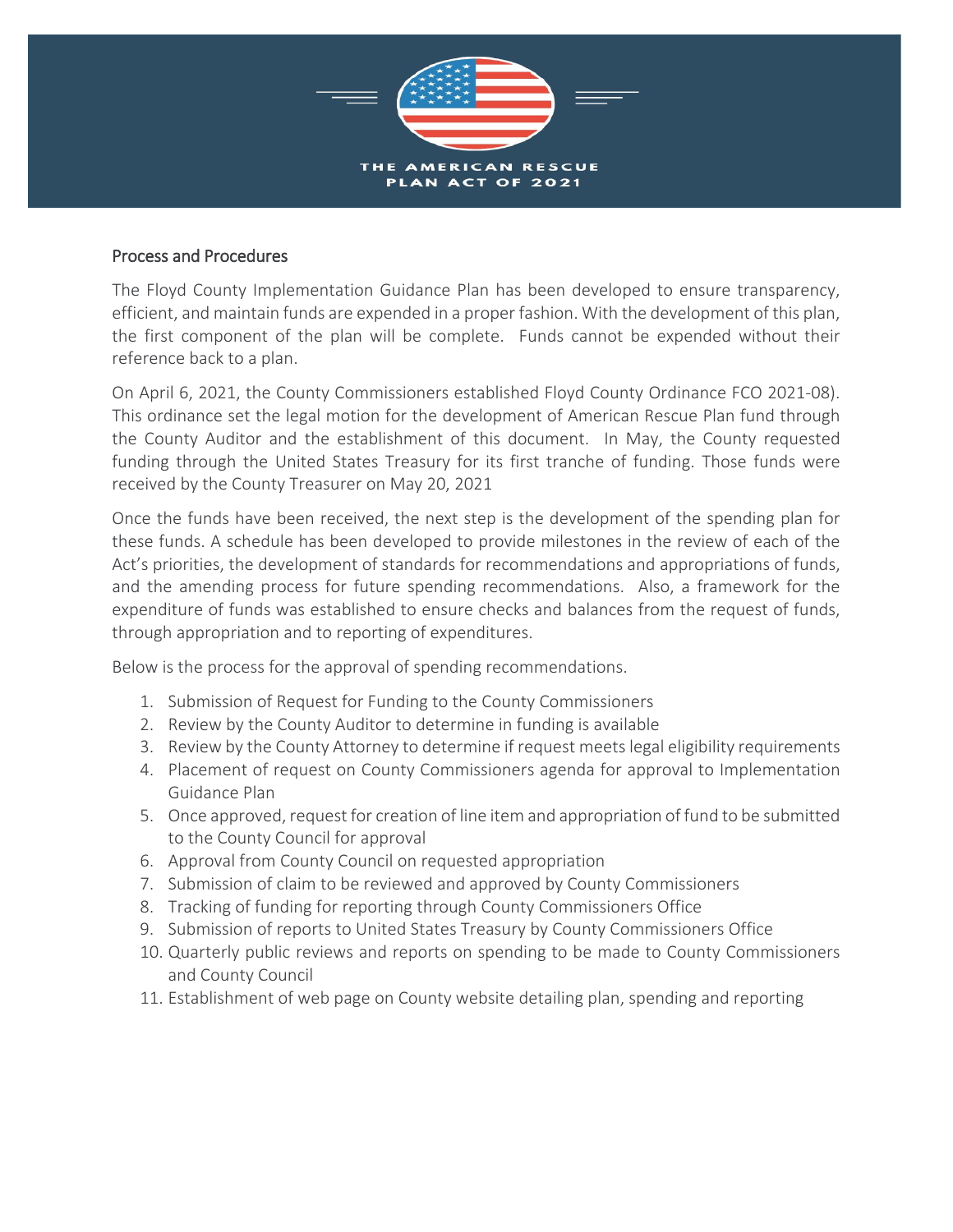

# Eligibility Determination

As stated previously, there are six key components of the Coronavirus State and Local Fiscal Recovery Funds. In determining whether a funding request is eligible the first step is to determine which of these six categories does the request address in relationship to the American Rescue Plan. These components are listed as:

- Support Public Health Response
- Replace Public Sector Revenue Loss
- Water and Sewer Infrastructure
- Address Negative Economic Impacts
- Premium Pay for Essential Workers
- Broadband Infrastructure

After the determination of eligible category, the second eligibility request is to access whether a program or service should determine a) does it respond to the COVID-19 emergency and b) identify how the program, service or other invention addresses the identified need or impact.

# Amending Plan

The Floyd County Implementation Guidance Plan has been designed to be flexible and living document. Amending the plan to respond to new or changing dynamics of the COVID 19 pandemic, is a straight forward process. Requests for amendments shall be submitted to the County Commissioners Office for placement on the next available Commissioners meeting. At that time, the request will be reviewed to determine if it meets the eligibility standards set forth in this document. If the Commissioners deem it does meet the standards of the plan, the plan will be amended and the amendments will be distributed to the County Council and placed on the County's website.

On a quarterly basis, the County Commissioners will present a report at its meeting and County Council to update the plan and to report on the progress of its implementation. Copies of quarterly reports to the United States Treasury will also be placed on the website and distributed upon its submission to the County Council.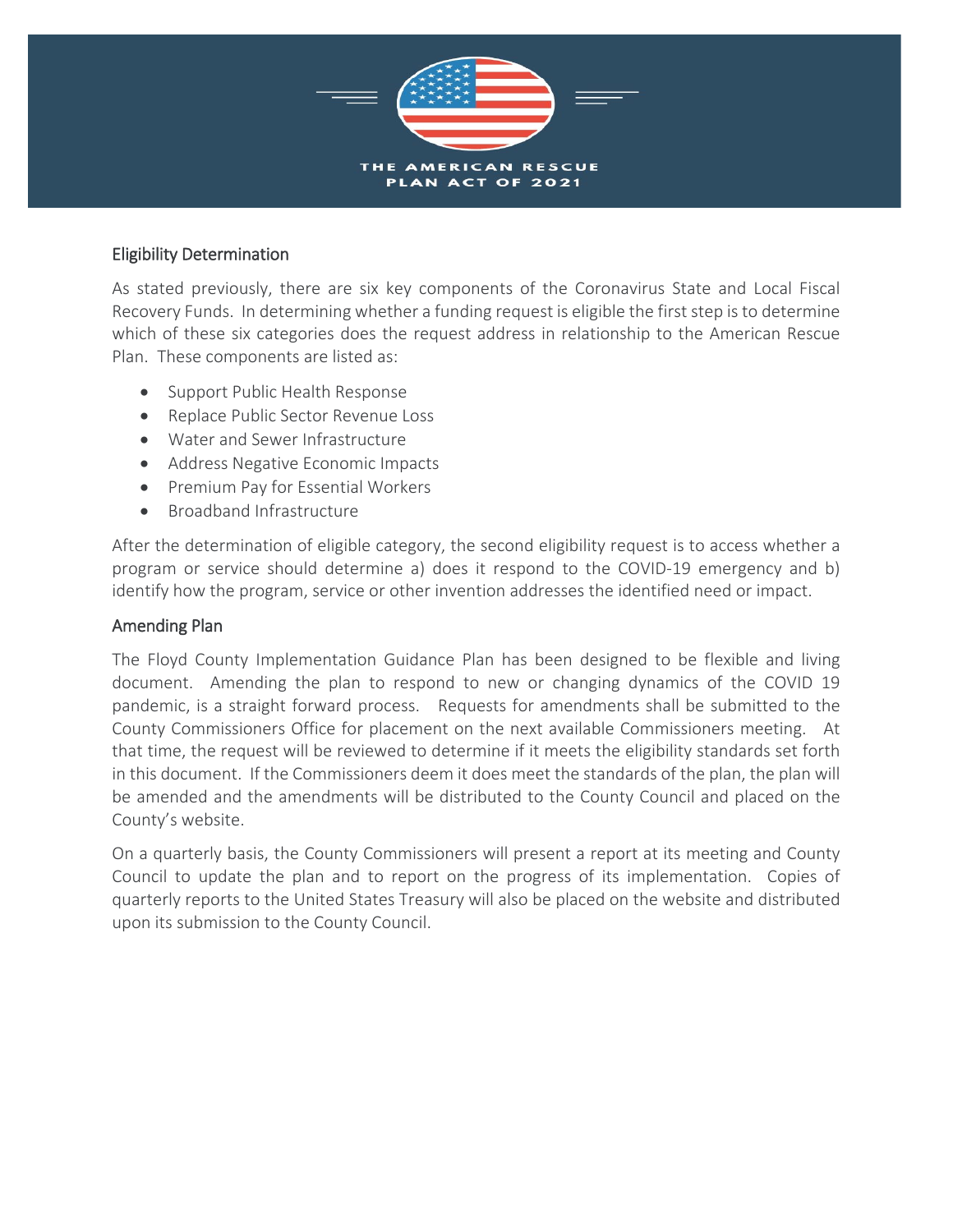

# Support Public Health Response



Floyd County Board of Commissioners have established a schedule for the development of the spending component for supporting the public health efforts in the community. The County Commissioners will be seeking out comments and direction from a variety of stakeholders. Using the established committees formed through the County's effort to become a Stellar designated community through the Indiana Office of Community and Rural Affairs.

It is anticipated a spending plan for these funds will be developed and ready for amendment into the spending plan by September 2021.

#### Replacement of Lost Revenue



The County established a process to determine levels of lost revenue per the requirements of the interim rule provided by the United States Treasury. Using the County's submitted Annual Financial Report to the State of Indiana and the financial reporting of the County's financial contractor, Reedy Group, for fiscal years 2017-2020, the County utilized the revenue calculator provided by the National Association of Counties (NACO) through its partnership with Government Finance Officers Association (GFOA) to calculate the lost revenue.

The final rule allows County's to establish up to a standard lost revenue allocation not to exceed \$10M. The Floyd County Board of Commissioners accepts and establishes this as the County's standard for lost revenue determination.

Providing immediate relief to County department's which saw revenues fall to the effects of the pandemic are being determined and replacement fund levels will be requested in the spending plan. Other spending requests for general government services have been identified. These requests will need to follow the eligibility determination to ensure compliance with the objectives of the American Rescue Plan policies to be included in the plan.

The County will set an annual review of lost revenue utilizing this methodology. Annual reviews will be conducted for the future years 2022,2023 and 2024. The results from the lost revenue can be found in the proposed spending matrix of this document.

#### Water and Sewer Infrastructure



Developing a response to the community's need for safe potable water and to address concerns of neighborhood septic failures identified by the Floyd County Health Department, the County has created the Floyd County Community Infrastructure Program. The program will provide matching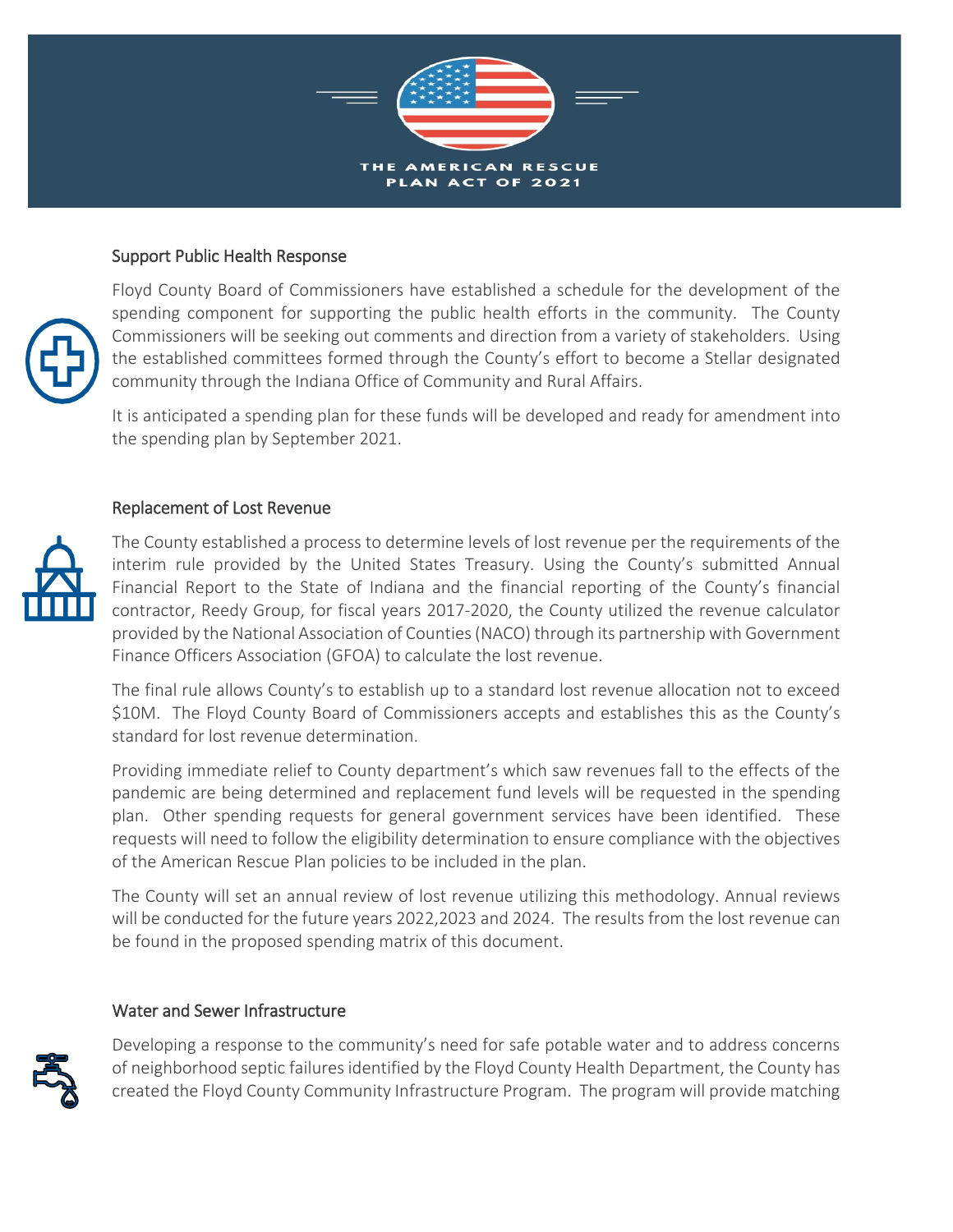

funds to water and sewer providers for addressing water and sewer infrastructure deficiencies. The program applications for providers will be available July 6 for submission on a rolling basis.

Priorities of the program will be to address areas without potable water, addressing flow and pressure issues which have effect of public safety, neighborhoods with identified multiple failing

septic system by the Floyd County Health Department, and opportunities for economic growth. Leveraging other funding programming will be strongly recommended to maximize the impact of these funds to address our community's needs.

Planning funding will also be set aside to address long-term needs of the community in both of these areas.

# **Addressing Negative Economic Impacts**



Likewise, the Floyd County Board of Commissioners have established a schedule for the development of the ending component for addressing negative economic impacts in the community. Addressing the negative economic impacts from the pandemic, the County Commissioners will be seeking out comments and direction from a variety of stakeholders. Using the established committees formed through the County's effort to become a Stellar designated community through the Indiana Office of Community and Rural Affairs.

It is anticipated a spending plan for these funds with the recommendations for supporting Public Health Response will be developed and ready for amendment into the spending plan by September 2021.

#### **Premium Pay for Essential Workers**



Rewarding the dedication and tireless work of essential workers for their outstanding service to the residents of Floyd County. Presently, the County Commissioners seek to provide premium pay to the frontline workers to reward their efforts to mitigate the effects of the pandemic, organize an efficient response for the immunization efforts to reduce the devastation causes by COVID 19. Additional reviews of requests for premium pay will be reviewed through the amendment process and will adhere to the Act's criteria for determining essential workers.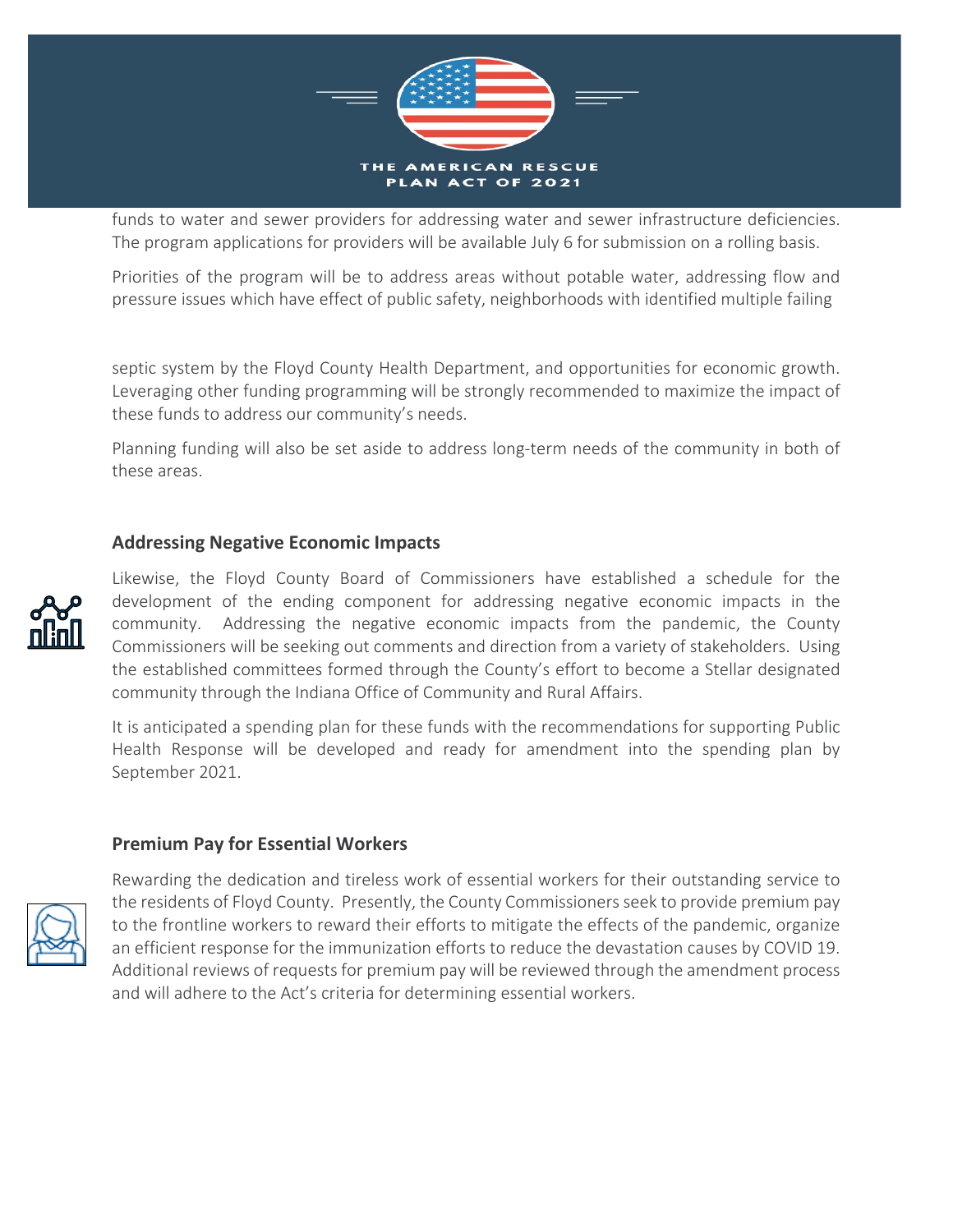

# **Broadband Infrastructure**



During the pandemic, the Floyd County Commissioners responded by providing payment assistance to in need families within the New Albany-Floyd County School Corporation system for broadband access through eligible CARES funding. In addition, the Commissioners expanded public Wi-Fi availability and access at selected County facilities and parks.

The County had been addressing accessibility issues for residents by successfully being awarded a Next Level Broadband grant through the State of Indiana in late 2019. The implementation of this broadband framework has provided service to unserved and underserved areas. However, through this effort, it has been determined there are additional areas where residents are in the last mile of service. The County plans to develop with the State of Indiana Office of Community and Rural Affairs outreach efforts to provide assistance and direction for unserved residents to obtain service.

Additionally, the County has plans to expand its public places Wi-Fi efforts through additional public locations. Additionally, funding will be sent aside to determine methods to expand high speed broadband to underserved areas. The County will seek to identify partners to maximum funding sources through leveraging local American Rescue Plan funds.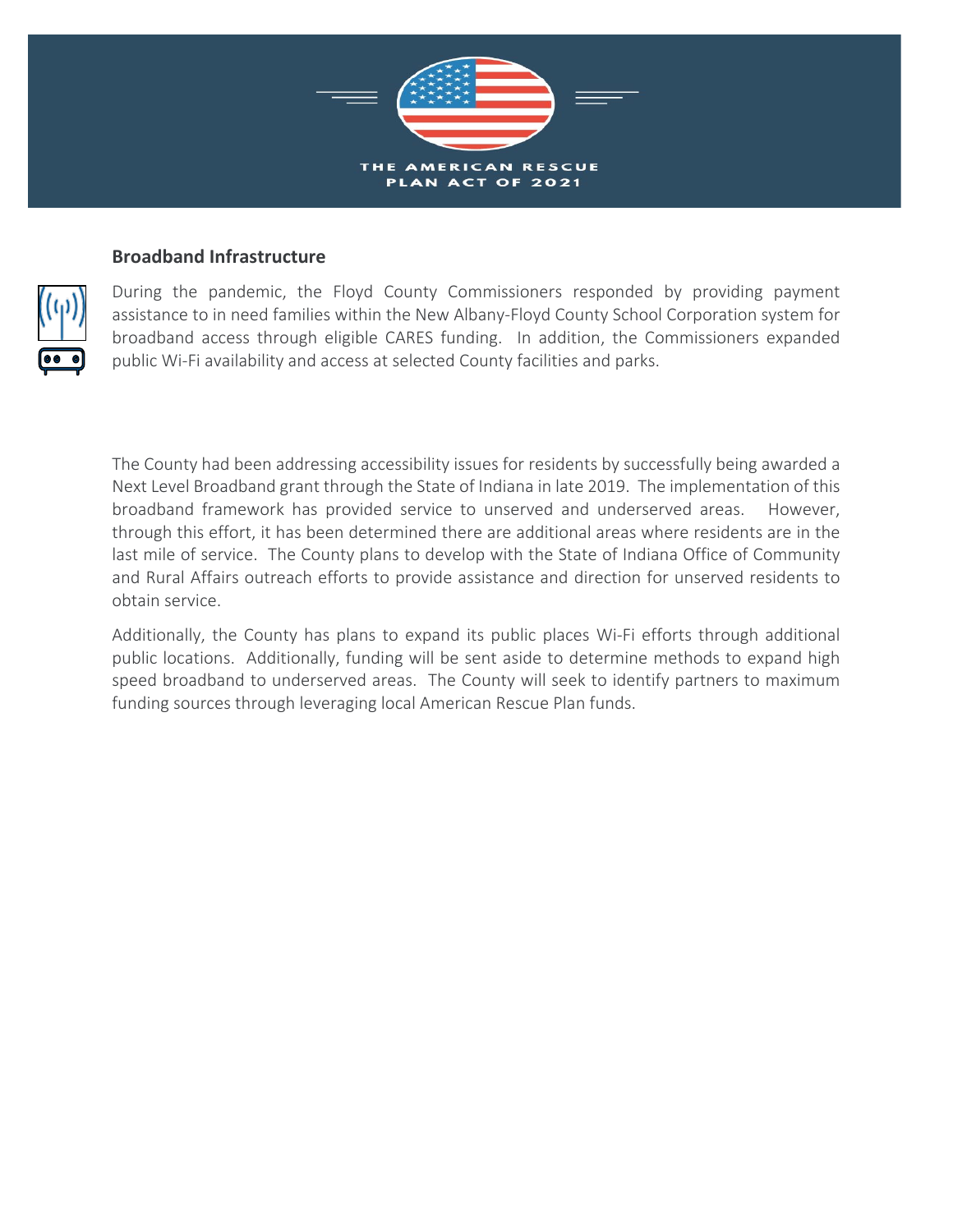

#### **Addressing Negative Impacts Allocation to date: \$1,116,795.00**

The County provided funding to non-for profit organizations to assist in funding programs that addressed the negative impacts associated with the pandemic such as assistance for utility and evictions, food assistance, child and youth care, and economic revitalization programs.

| Name                                       | Request |              | Summary                                                                                               |
|--------------------------------------------|---------|--------------|-------------------------------------------------------------------------------------------------------|
| Hope Southern Indiana                      | \$      | 50,000.00    | Funding to assist with utility and evictions                                                          |
| CASA                                       | \$      | 48,795.00    | Funding to assist in backlog of cases and volunteer training                                          |
| Hispanic Connection of Southern Indiana    | \$      | 3.000.00     | Purchase of computers to allow for virtual meeting with clients                                       |
| Arts Alliance of Southern Indiana          | \$      | 50.000.00    | Moblie Art Program for Title 1 Children                                                               |
| 4H Floyd County                            | \$      | 50,000.00    | Renovations to 4H Newlin Hall -related to usage as testing center                                     |
| Southern Indiana Fresh Market              | \$      | 20,000.00    | Pop-up Silver Street Food Market to provide fresh food to food desert area                            |
| Let Us Learn, Inc.                         | \$      | 50,000.00    | Community Garden Network to provide fresh food to food desert area                                    |
| Homeless Coalition of Southern Indiana     | \$      | 50,000.00    | Funding to assist with utility and evictions                                                          |
| Open Door Youth Shelter Foundation         | \$      | 50,000.00    | Support funding third shift worker to assist with cleaning activities                                 |
| Salvation Army                             | \$      | 50,000.00    | Funding to assist with utility and evictions                                                          |
| Big Brothers - Big Sister Southern Indiana | \$      | 50,000.00    | Funding for virtual meeting with mentor and mentee - matching Ogle Grant available                    |
| <b>MUW</b>                                 | \$      | 25,000.00    | Support United Commuity Platform - additional staff for Floyd County                                  |
| Rauch, Inc.                                | \$      | 50,000.00    | Ramping up programming for disabled that was limited due to COVID                                     |
| St. Elizabeth Catholic Charities           | \$      | 50,000.00    | Program Funding for Domestic Violence Shelter Center                                                  |
| One Southern Indiana                       | \$      | 50,000.00    | Seed funding for 1 SI economic loan program                                                           |
| Goodwill of Central - Southern Indiana     | \$      | 50,000.00    | Funding for Nurse-Family Program for first time parents                                               |
| Floyd County YMCA                          | \$      | 50.000.00    | Extending After-School Child Care Services at Floyds Knobs, Greenville, Georgetown and Highland Hills |
| Destination Georgetown                     | \$      | 25,000.00    | Funding to assist business owners negatively effected by COVID in Historic Georgetown District        |
| <b>FKCC Little League</b>                  | \$      | 45,000.00    | Offset revenue deficit caused by COVID - funds to be used for safety netting                          |
| Discovery Time II Child Care               | \$      | 50,000.00    | Offset deficit from closure and costs associated with COVID                                           |
| St. Mary's NA Mens Club                    | \$      | 25,000.00    | Offset deficit caused COVID - funds to be used for renovation to ministry building                    |
| VFW Post 3281                              | \$      | 50,000.00    | Offset revenue deficit caused by COVID - funds to be used for facility                                |
| <b>NALL</b>                                | \$      | 25,000.00    | Offset revenue deficit caused by COVID - funds to be used for youth programming                       |
| FC Animal Rescue League                    | \$      | 50,000.00    | Offset revenue deficit caused by COVID - funds for pet food and medical assistance                    |
| Clean Socks                                | \$      | 25.000.00    | Offset revenue deficit caused by COVID - funds for food program and Christmas progam                  |
| BSA-Lincoln Heritiage Council              | \$      | 25,000.00    | Offset revenue deficit caused by COVID - funds for outdoor scouting programs                          |
| <b>HYR-Little League</b>                   | \$      | 25,000.00    | Offset revenue deficit caused by COVID - funds to be used for youth programming                       |
| Liberty Place - Kaiser Home Support        | \$      | 25,000.00    | Offset revenue deficit caused by COVID - funds to be used for veteran programming                     |
| Total                                      | \$      | 1.116.795.00 |                                                                                                       |

#### **Water, Sewer and Storm Water Infrastructure Projects**

The County provided funding to seven organizations to assist in funding water improvement projects ranging from aged line replacement, increased tower storage, emergency water line connections, meter and hydrant replacements, equipment for emergency power back and equipment for line repairs.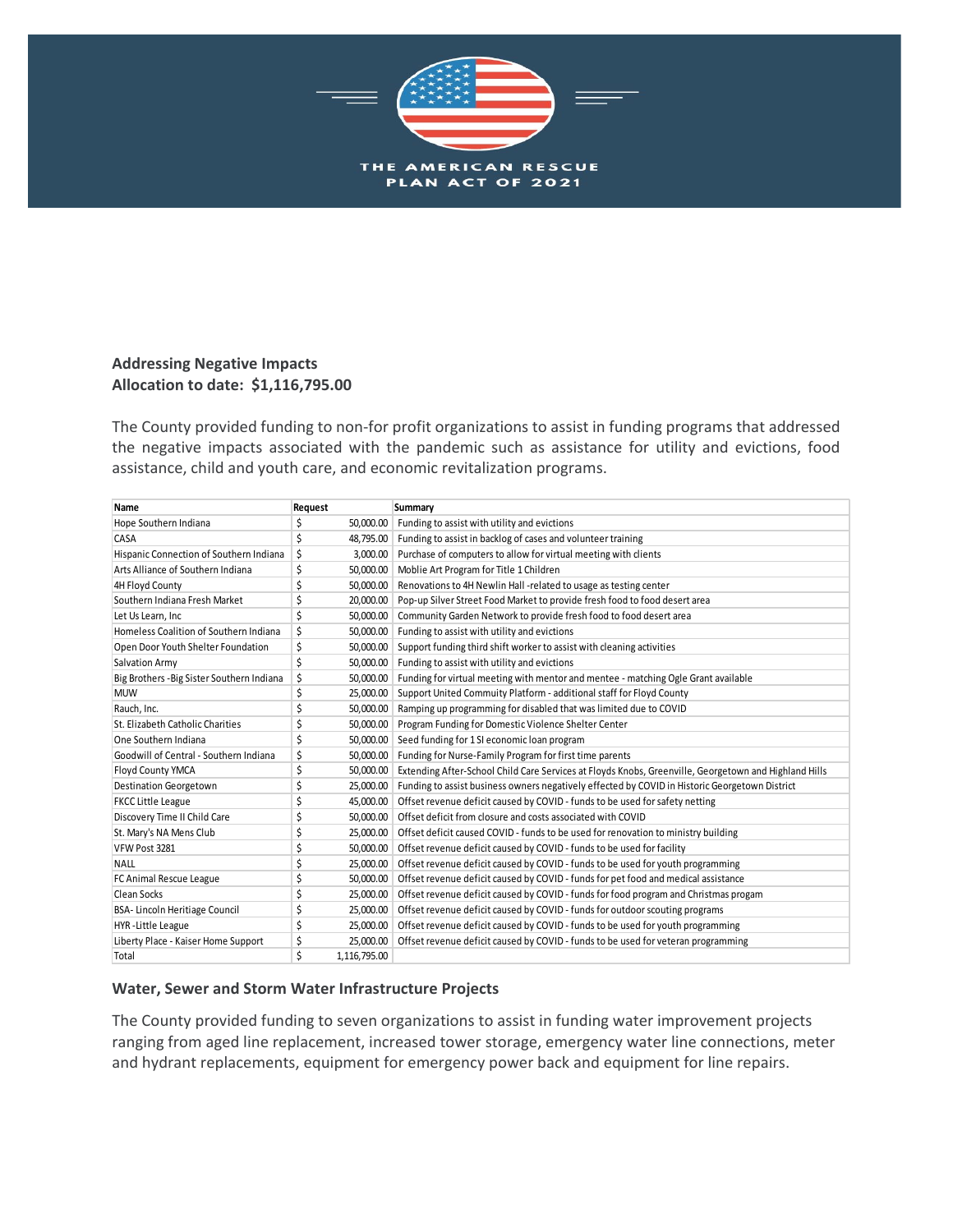

#### Water Projects Allocation to date: **\$3,479,765.00**

| Name                      | <b>Type of Request</b>         | <b>Funding Request</b> |              |
|---------------------------|--------------------------------|------------------------|--------------|
| Floyd Knobs Water         | Capital Equipment              | \$                     | 74,223.00    |
| Floyd Knobs Water         | <b>Hydrants</b>                | \$                     | 23,314.00    |
| Floyd Knobs Water         | <b>Emergency Water</b>         | \$                     | 894,400.00   |
| Floyd Knobs Water         | Tramsmission - Replacement     | \$                     | 150,000.00   |
| Floyd Knobs Water         | Capital Equipment              | \$                     | 16,110.00    |
| <b>Silver Creek</b>       | Transmission/Capital Equipment | \$                     | 143,737.00   |
| Ramsey                    | Transmission                   | \$                     | 325,000.00   |
| Ramsey                    | Transmission                   | \$                     | 60,000.00    |
| <b>Borden Tri-County</b>  | Tramsission                    | \$                     | 158,455.00   |
| <b>Edwardsville Water</b> | Tramsission                    | \$                     | 163,040.00   |
| <b>Edwardsville Water</b> | Transmission                   | \$                     | 196,320.00   |
| <b>Edwardsville Water</b> | Storage                        | \$                     | 500,000.00   |
| Greenville Water          | Transmission/Capital           | \$                     | 22,000.00    |
| Greenville Water          | Transmission/Capital           | \$                     | 65,000.00    |
| <b>Greenville Water</b>   | <b>Fire Protection</b>         | \$                     | 60,000.00    |
| Greenville Water          | Equipment                      | \$                     | 56,000.00    |
| <b>Greenville Water</b>   | Transmission/Capital           | \$                     | 102,166.00   |
| <b>Greenville Water</b>   | Transmission/Capital           | \$                     | 120,000.00   |
| Greenville Water          | Transmission/Capital           | \$                     | 150,000.00   |
| Redevelopment Commission  | Transmission/Capital           | \$                     | 200,000.00   |
|                           | Total                          | \$                     | 3,479,765.00 |

 Sewer Projects **Allocation to date: \$790,000.00**

The County provided funding for preliminary engineering to review seven locations in the County identified by the Floyd County Health Department as having failing septic systems. The County has allocated funding for the following engineering report and projects.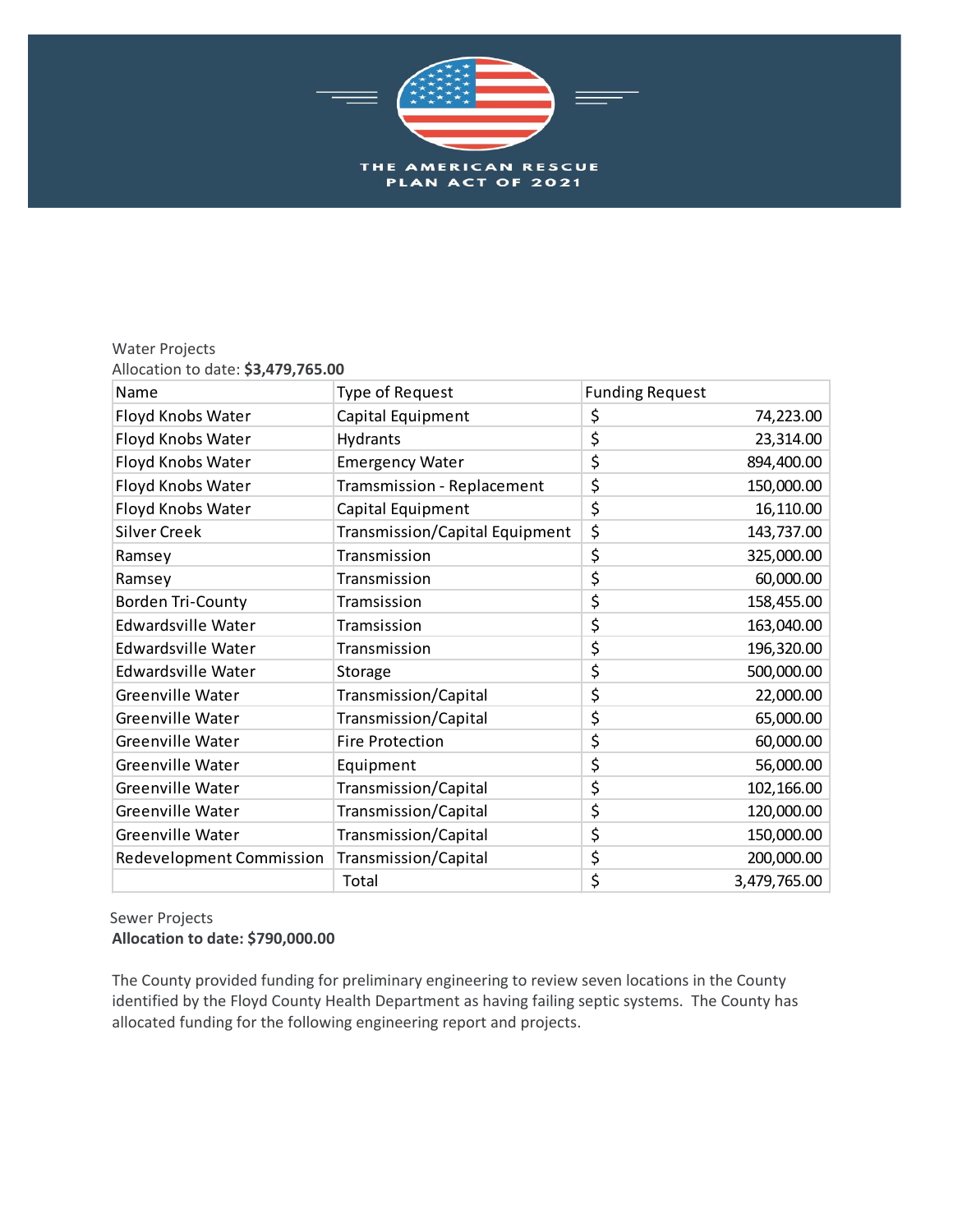

| Name                                                        |  |  | Funded                                     | Summary                                    |
|-------------------------------------------------------------|--|--|--------------------------------------------|--------------------------------------------|
| Preliminary Engineering Study $\frac{1}{5}$ 50,000.00 Study |  |  |                                            |                                            |
| Buffalo Trace Project                                       |  |  |                                            | \$190,000.00   Installation Sanitary Sewer |
| Altawood Project                                            |  |  | \$550,000.00   Installation Sanitary Sewer |                                            |
|                                                             |  |  | \$790,000.00                               |                                            |

#### Storm Water Projects

#### **Allocation to date: \$2,655,200.00**

The County provided funding for twelve (12) storm water construction projects identified by the Floyd County Storm Water Board.

| Paoli Pike Culvert                         | \$<br>248,200.00 | <b>Replacement Aged Line</b>       |
|--------------------------------------------|------------------|------------------------------------|
| Caiman Court Swale and Ditch               | \$<br>60,000.00  | Installation Swale and Channel     |
| Homestead Drive Concrete Channel           | \$<br>25,000.00  | Installation Drainage Channel      |
| Woods of Lafayette Pipe Replacement        | \$<br>127,000.00 | Installation Pipe Replacement      |
| Diana Drive Concrete drainage channel      | \$<br>100,000.00 | Installation Drainage Channel      |
| <b>Grant Line Road Detention Basin</b>     | \$<br>260,000.00 | <b>Intallation Detention Basin</b> |
| Countywide Watershed Study                 | \$<br>100,000.00 | Study                              |
| Letty Walters Park Low Water Crossing      | \$<br>125,000.00 | <b>Creek Stabilization</b>         |
| <b>Cobbler's Pipe Installation Project</b> | \$<br>80,000.00  | Installation Pipe Replacement      |
| <b>Cedar Point 2 Detentation Basin</b>     | \$<br>250,000.00 | Installation Detention Basin       |
| Oak Grove Drive Swale Installation         | \$<br>80,000.00  | Installation Swale and Channel     |
| Old Vincennes Road - In-line Drainage      | \$1,200,000.00   | Installation In-Road Storage       |
| <b>Total Allocation</b>                    | \$2,655,200.00   |                                    |

#### **Replace Public Sector**

#### **Allocation to date: \$3,749,119**

The County has calculated the lost revenue due to the COVID-19 pandemic. Funds was divided amongst the County Commissioners' funds that shown lost revenue and the County Council controlled funds that lost revenue.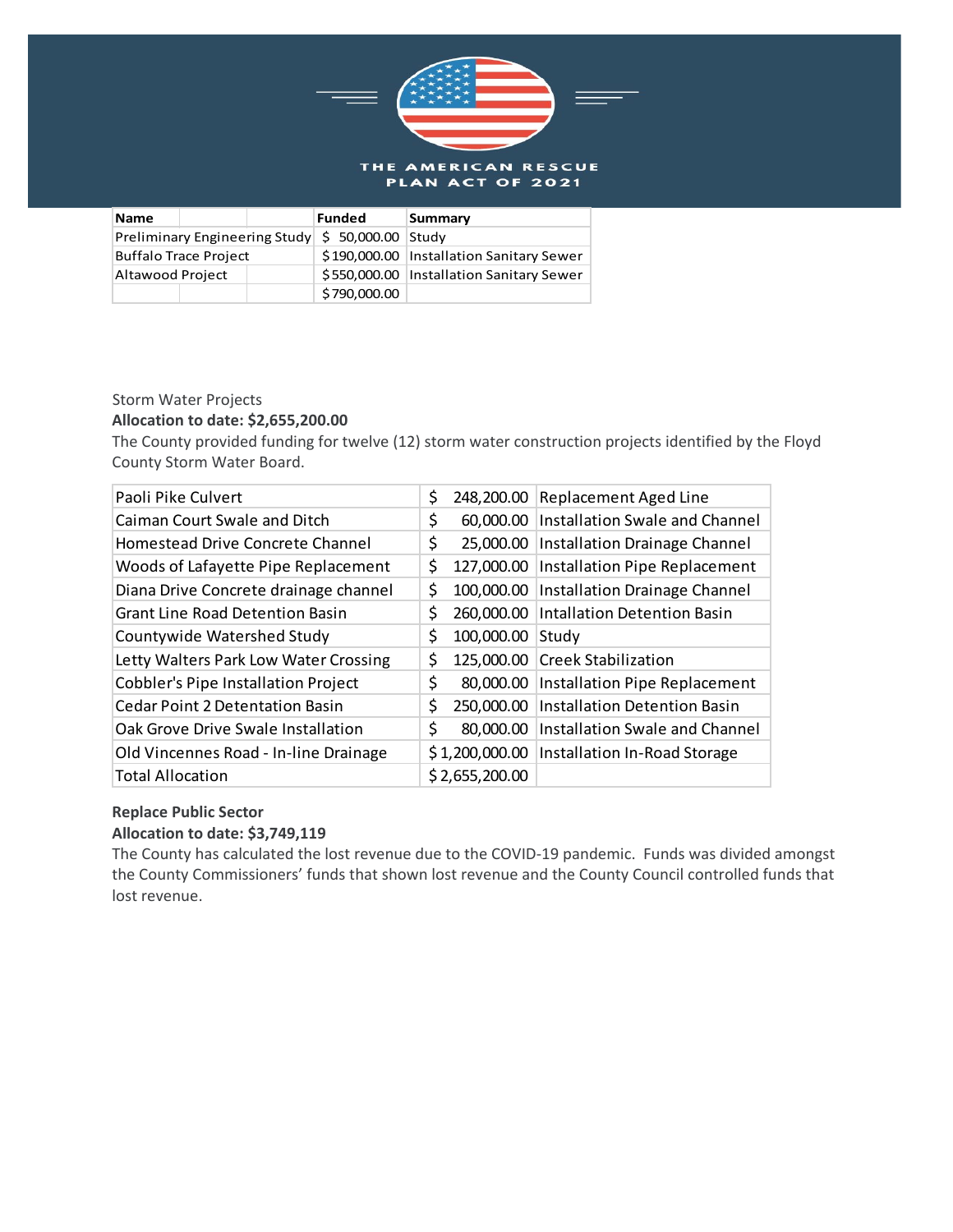

#### **County Commissioners: \$2,357,592**

| <b>Name</b>                            | <b>Funded</b>  | <b>Summary</b>                                       |
|----------------------------------------|----------------|------------------------------------------------------|
| Parks Department                       | Ş              | 167,119.00 Replacement - Loss Fees                   |
| Time Keeping System                    | \$.            | 100,000.00 Time Keeping Software-HR                  |
| I-Jury System                          | \$             | 37,165.00 Jury Administration Software- County Clerk |
| Road Projects - PER                    | \$             | 250,000.00 Various Road PER projects                 |
| <b>Oakes Road Construction</b>         | \$             | 400,000.00 Construction of new Road                  |
| Old Vincennes Road - Highlander Point  | \$             | 400,000.00 Reconstruction - Project                  |
| Old Vincennes Road - PER               |                | 295,000.00 PER - Hill Stabilization                  |
| Grant Line Road Traffic Signal         | \$             | 225,000.00   Intersection Signalization              |
| Bridge 506                             | \$             | 200,000.00 Construction Bridge                       |
| Highland Hills Middle School Turn Lane | Ś.             | 250,000.00 Road Construction                         |
| <b>Total Allocation</b>                | \$2,324,284.00 |                                                      |
| <b>Remaining Allocation</b>            | 33,308.00<br>Ş |                                                      |

#### **County Council: \$1,391,527.00**

| <b>Name</b>                | Funded | Summary                                                      |
|----------------------------|--------|--------------------------------------------------------------|
| <b>Election Machines</b>   |        | \$500,000.00 New election machines                           |
| Salary Compensation Study  |        | \$70,000.00 Salary Compensation Study                        |
| <b>I-Jury County Clerk</b> |        | $$31,165.00$ Jury Administration                             |
| COVID Recognition Pay      |        | $\frac{1}{2}$ 12,000.00 One-Time Pay to front line employees |

#### **Premium Pay**

The County Council approved premium pay for the Floyd County Health Department employees in July 2021. Later in the year, the County Council has rescinded this pay being taken from American Rescue Plan funds starting in 2022. The appropriated funds will go back to unappropriated funds once the year has ended.

| <b>Name</b>       | Funded | Summary                      |
|-------------------|--------|------------------------------|
| Health Department |        | 2021 \$75,140.19 Premium Pay |